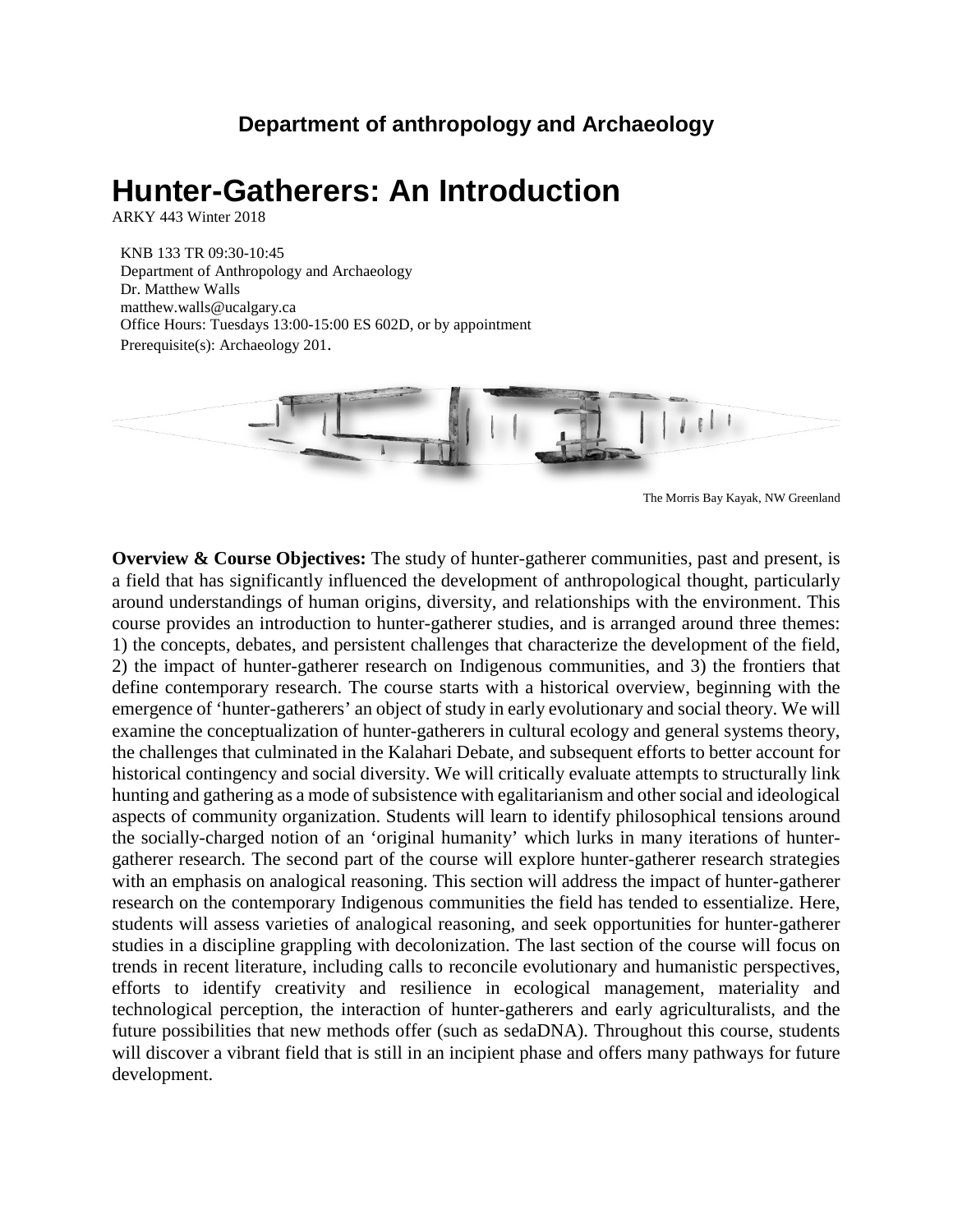**Course Format:** The course will follow a seminar format with discussion directed at topics raised in the assigned questions/readings. Each student will be assigned a week to give a short presentation of the key issues and themes raised in the readings. In addition to the weekly discussions, some sessions will include presentations on active research and ethnoarchaeological films.

**Course Text:** This course does not have an assigned text, and will be based primarily on readings available through the university library.

#### **Evaluation:**

| <b>Seminar Participation</b> | 25%               |
|------------------------------|-------------------|
| <b>Readings Summaries</b>    | 20%               |
| Mid-Term Exam                | 25% (February 15) |
| Paper Abstract               | 5%                |
| Paper                        | 25%               |

**Required Readings:** The seminar will be based on 3-5 weekly readings, with a number of exceptions outlined in the course syllabus. The success of seminars depends on informed engagement, and it is the responsibility of students to ensure that they are prepared for class, have understood the readings, and are ready to discuss them. Most of the assigned articles are easily accessible through the eJournals available on the library's website. In a couple of exceptions the more rare articles will be available through D2L.

**Seminar Participation**: Participation will count for 25% of the final mark and will be evaluated in two categories. Each student will be assigned a topic to do a short 5-10 minute introductory presentation that will outline core themes and pose discussion questions. The presentations will contribute 10% to the participation mark, and are intended to be 'low stress'. The remaining 15% will be based on engagement in the seminar – which necessarily involves attendance. Students should endeavour to participate in a way that allows for and encourages participation from other students. Marks will be determined based on attendance, preparedness, and discussion.

**Reading Critiques:** Students must submit a short 1 page critique of the readings assigned for each week, which will be due on Tuesdays prior to class discussion. Each critique will be worth 2%, so each student must hand in at least 10. The critiques should succinctly identify core themes that cross-cut the readings, and should include 5 questions that the student feels are important to address in the seminar. In some cases, the critiques will have to address specific questions assigned the week before. Critiques are to be printed and brought to class.

**Mid-term exam:** A take home exam consisting of 4 essay questions will be handed out on February 15, and will be due on February 27 (electronically). The exam is worth 25%, and questions will cover the content from the first section of the course. Students must answer each question with a three page double spaced response, and should be well referenced. Students may include articles that were not a part of the course readings. Answers should be typed, and must correspond to formatting guidelines specified in the exam.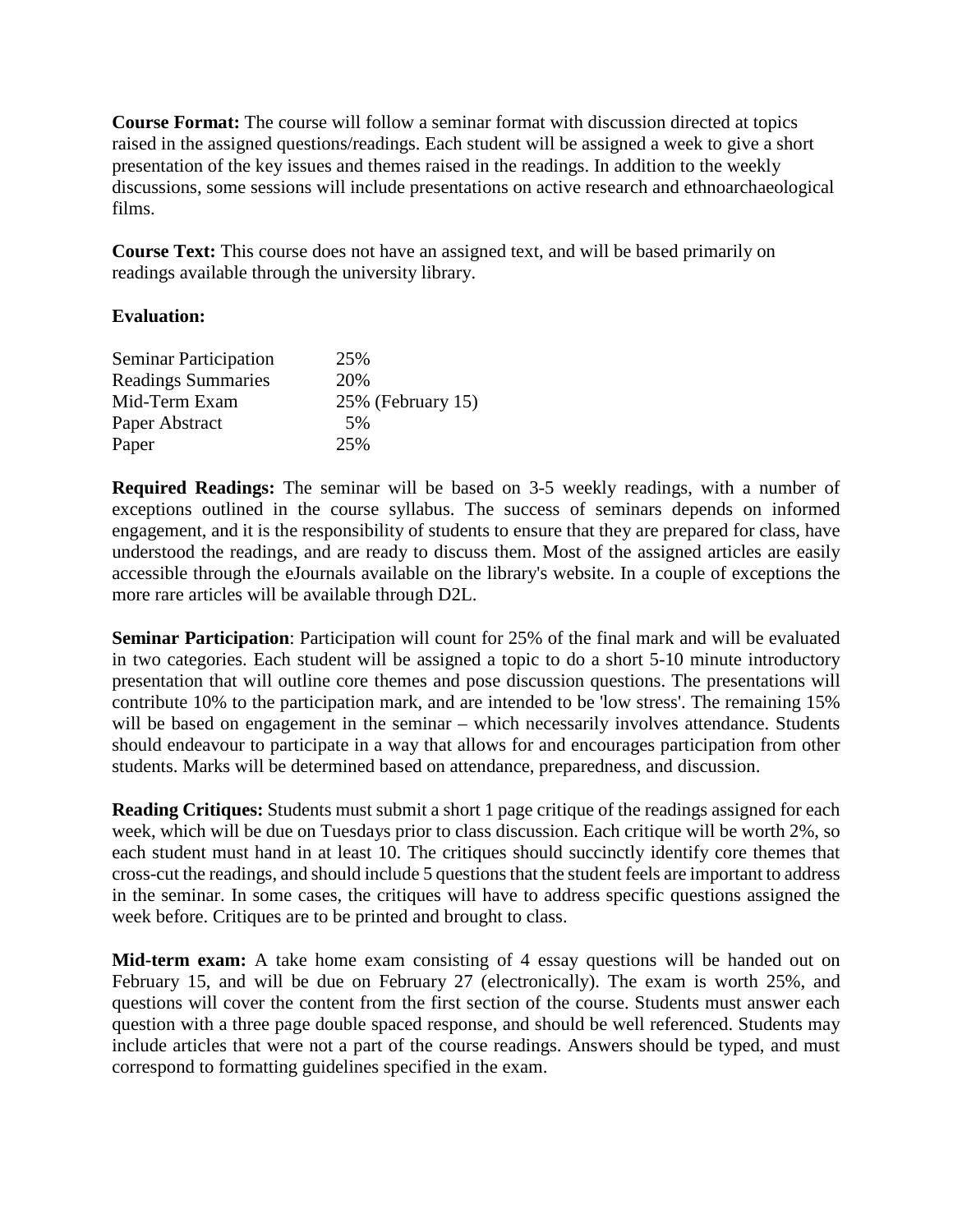**Paper Abstract:** Students must hand in an abstract of their intended final papers by Feb. 15 (and are welcome to submit earlier). The abstract is worth 5%, and must be 400 words or less.

**Final Paper:** The final paper is worth 25% of the course mark. Papers topics will be discussed in class and office hours. Throughout the course, we will be discussing strategies for writing research papers; a more detailed handout will be provided, outlining themes, questions and format requirements. Specific topics and geographical focus are open, but all papers must be approved beforehand through the submission of the paper abstract (above). Papers will be due on April 13 by 4:30 pm.

Late Policies: Students should ensure that they hand assigned work in before the deadlines outlined above. Late work will receive a 20% penalty for the first day, and an additional 5% for each day after. If students know that they have a conflict, or if there are exceptional circumstances that interfere with completing an assignment on time they should contact the instructor as soon as possible to make alternative arrangements. Any medical issues should be accompanied by a note from a physician.

**Grading Scheme:** We will be following the Department of Anthropology and Archaeology's standard scheme.

| $A+$  | 100–94.9%  | $\mathsf{A}$ | 94.8–89.9%      | $A -$                     | 89.8–84.9%      |
|-------|------------|--------------|-----------------|---------------------------|-----------------|
| $B+$  | 84.8–79.9% | R.           | 79.8–74.9%      | $R_{\rm{m}}$              | 74.8–70.9%      |
| $($ + | 70.8–66.9% | $\mathbf{C}$ | $66.8 - 62.9\%$ | $\mathbb{C}$ $\mathbb{C}$ | 62.8–58.9%      |
| $D+$  | 58.8–54.9% | $\mathbf{D}$ | 54.8–49.9%      | <b>H</b> +                | 49.8% and below |

**Course Schedule:** The readings list, key dates, and lecture schedule will be posted on D2L.

**Email Policy:** PLEASE include the word ARKY 443 in the title of any email messages. Please keep messages as concise as possible, and I will try to respond within 2 workings days. If you are unable to attend the scheduled office hours, but would still like to see me in person, we can schedule an appointment.

#### **PLAGIARISM AND CHEATING**

Plagiarism: "to steal and pass off the ideas or words of another as one's own" (Webster's). Plagiarism will not be tolerated and will automatically result in a failing grade for the submission. Any student caught plagiarizing will also be subject to additional University sanctions. Students are expected to be familiar with the Department of Anthropology and Archaeology's policy on intellectual honesty

#### **DEFERRED EXAMS:**

A student who is absent from a test for legitimate reasons must discuss an alternative course of action with the instructor. The instructor at their discretion may transfer the percentage weight for the test to the final examination, if there is a final examination in the course, set another test, etc. An instructor will normally make this decision on the basis of verbal information provided by the student. In the event that an instructor feels that they cannot judge the veracity of the information provided, Students must be aware that they are responsible for payment of any charge associated with the medical assessment and documentation as this service falls outside the realm of services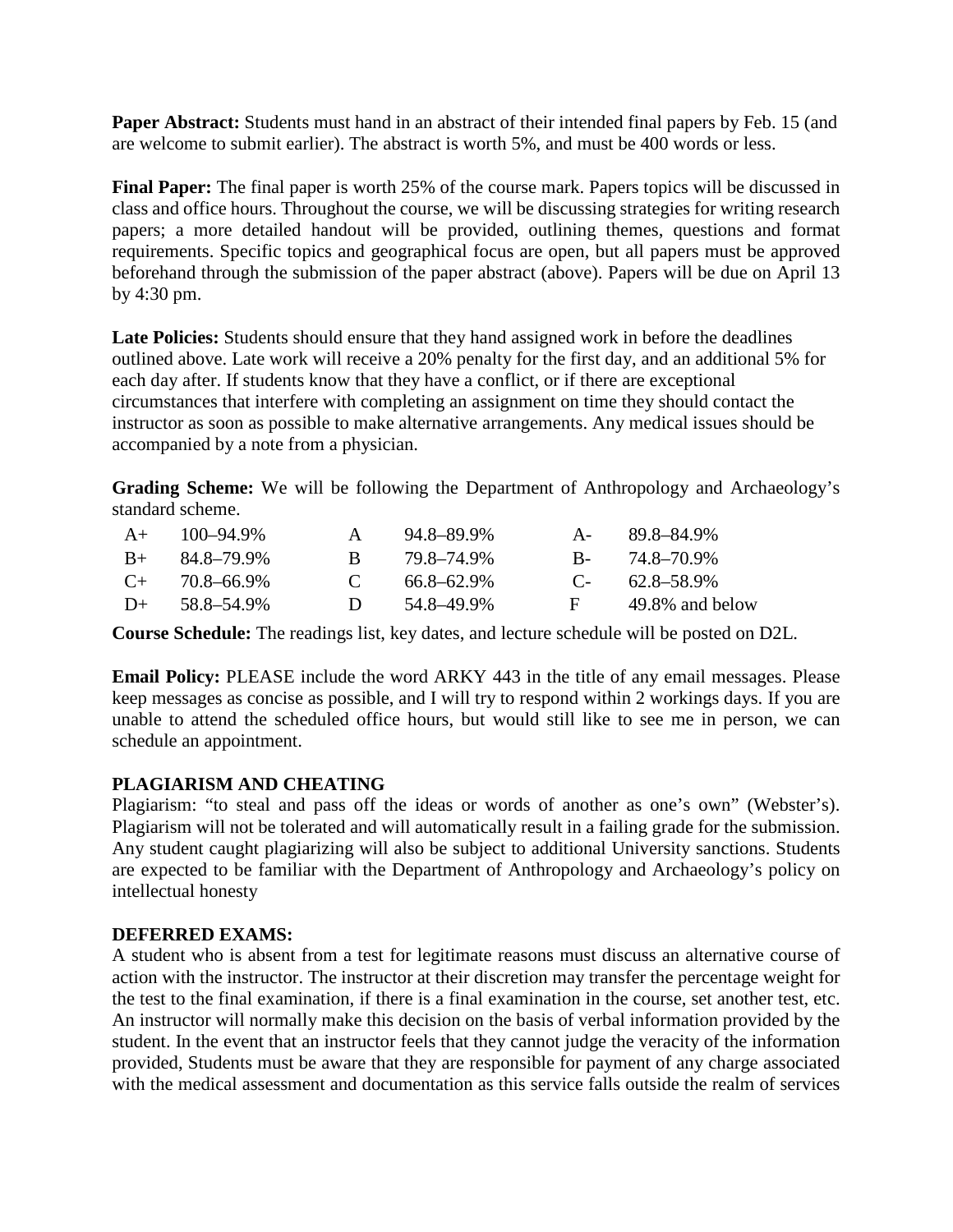provided by the Provincial Health Care Plan. Deferral of the registrar scheduled final exam requires Registrar approval.

If a deferred exam is administered, the format of the exam may be different than the original exam. **ACADEMIC ACCOMMODATIONS**

http://www.ucalgary.ca/access/accommodations/policy

Students needing an Accommodation because of a Disability or medical condition should communicate this need to Student Accessibility Services in accordance with the Procedure for Accommodations for Students with Disabilities

Students needing an Accommodation based on a Protected Ground other than Disability, should communicate this need, preferably in writing, to the instructor of this course.

### **ACADEMIC INTEGRITY**

Academic integrity is essential to the pursuit of learning and scholarship in a university, and to ensuring that a degree from the University of Calgary is a strong signal of each student's individual academic achievements. As a result, the University treats cases of cheating and plagiarism very seriously. Non-academic integrity also constitutes an important component of this program.

For detailed information on what constitutes academic and non-academic misconduct, please refer to the following link: http://www.ucalgary.ca/pubs/calendar/current/k-2-1.html

All suspected cases of academic and non-academic misconduct will be investigated following procedures outlined in the University Calendar. If you have questions or concerns about what constitutes appropriate academic behavior or appropriate research and citation methods, you are expected to seek out additional information on academic integrity from your instructor or from other institutional resources.

Where there is a criminal act involved in plagiarism, cheating or other academic misconduct, e.g., theft (taking another student's paper from their possession, or from the possession of a faculty member without permission), breaking and entering (forcibly entering an office to gain access to papers, grades or records), forgery, personation and conspiracy (impersonating another student by agreement and writing their paper) and other such offences under the Criminal Code of Canada, the University may take legal advice on the appropriate response and, where appropriate, refer the matter to the police, in addition to or in substitution for any action taken under these regulations by the University

#### **TEACHING EVALUATIONS / USRIS (Universal Student Ratings of Instruction)**

At the University of Calgary, feedback provided by students through the Universal Student Ratings of Instruction (USRI) survey provides valuable information to help with evaluating instruction, enhancing learning and teaching, and selecting courses. Your responses make a difference, please participate! Website: http://www.ucalgary.ca/usri/

**Writing Across the Curriculum**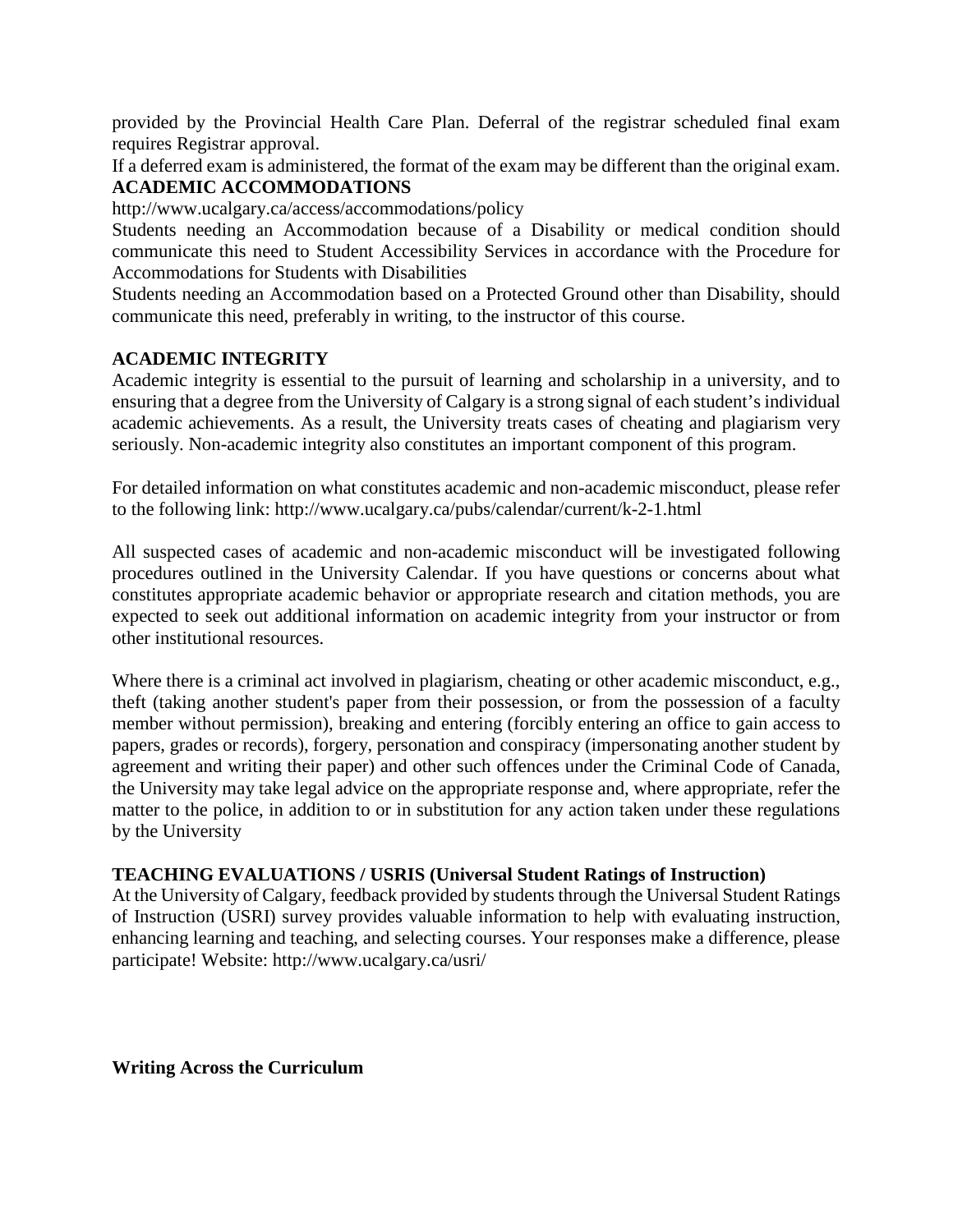Writing skills are not exclusive to English courses and, in fact, should cross all disciplines. The University supports the belief that throughout their University careers, students should be taught how to write well so that when they graduate their writing abilities will be far above the minimal standards required at entrance. Consistent with this belief, students are expected to do a substantial amount of writing in their University courses and, where appropriate, members of faculty can and should use writing and the grading thereof as a factor in the evaluation of student work. The services provided by the Writing Support, part of the Student Success Centre, can be utilized by all undergraduate and graduate students who feel they require further assistance

**Emergency Evacuation Assembly Points:** In the event of an emergency that requires evacuation, please refer to the following link to become familiar with the assembly points for the class: http://www.ucalgary.ca/emergencyplan/assemblypoints

#### **Freedom of Information and Protection of Privacy Act:**

The University of Calgary is committed to protecting the privacy of individuals who work and study at the University or who otherwise interact with the University in accordance with the standards set out in the Freedom of Information and Protection of Privacy Act. Please refer to the following link for detailed information: http://www.ucalgary.ca/legalservices/foip

The Department of Anthropology and Archaeology's FOIP (Freedom of Information and Privacy) policy requires all reports/examinations to be returned to students during class time or the instructor's office hours. Any term work not picked up will be placed in the Anthropology and Archaeology Office (ES620) for distribution. Any student not wishing to have their work placed in the office must make alternative arrangements with the course instructor early in the term.

**Safewalk Information:** Campus Security, in partnership with the Students' Union, provides the Safewalk service, 24 hours a day to any location on Campus including the LRT, parking lots, bus zones and University residences. Contact Campus Security at (403) 220-5333 or use a help phone, and Safewalkers or a Campus Security Officer will accompany you to your campus destination.

Faculty of Arts Program Advising and Student Information Resources: Have a question, but not sure where to start? Arts Students' Centre

The Faculty of Arts Students' Centre is the overall headquarters for undergraduate programs in the Faculty of Arts. The key objective of this office is to connect students with whatever academic assistance that they require.

In addition to housing the Associate Dean, Undergraduate Programs and Student Affairs and the Associate Dean for Teaching and Learning, the Arts Students' Centre is the specific home to:

- program advising
- the Faculty's Co-operative Education Program
- the Arts and Science Honours Academy
- the Faculty's Interdisciplinary Programs
- a Student Help Desk

Location: Social Sciences Room 102 Phone: 403.220.3580 Email: ascarts@ucalgary.ca Website: arts.ucalgary.ca/undergraduate/